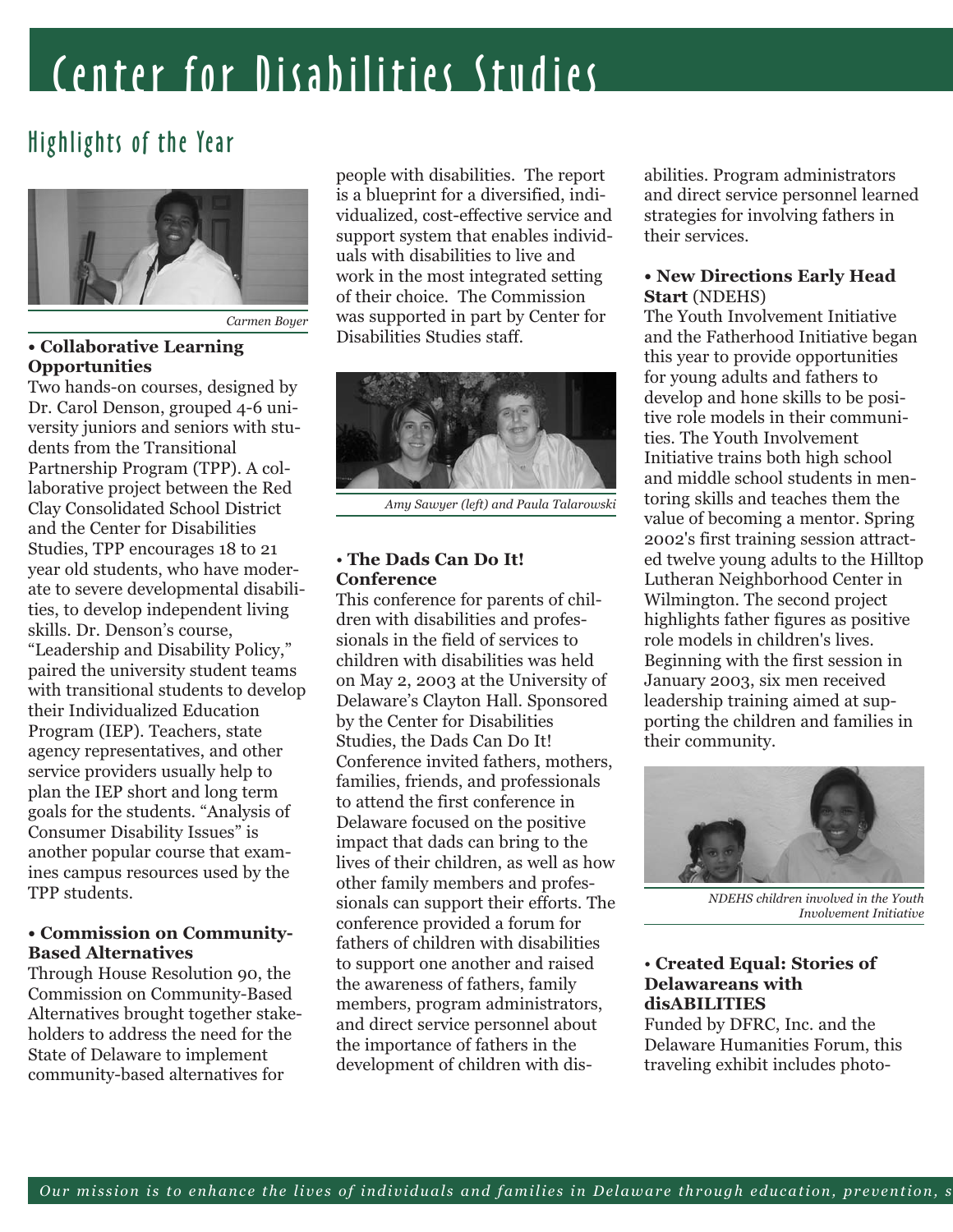graphs and stories about six Delawareans whose lives have been shaped by disability. Created Equal was hosted at a variety of museums, businesses, libraries and schools over the course of one year. The stories included in the Created Equal: Stories of Delawareans with disABILITIES exhibit challenge the stereotypical view of disability and dependency and demonstrate that, indeed, all people are created equal.



*Cory Nourie (left) and Carol Bernard*

#### • **The Delaware Sibling Support Project** (DSSP)

This pilot project during the year was funded through collaboration with the Center for Disabilities Studies and the Birth to Three Early Intervention System in Delaware. A group of trained students, parents, and other volunteers provided a support system for children who have siblings with chronic illnesses and/or disabilities. The mission of DSSP was to help build sustainable, positive and caring sibling relationships between unimpaired participants of the project and their siblings with special needs. DSSP ran six consecutive meetings geared toward siblings of children with special needs.

## Project Updates



*CDS Graduate Students*

#### *Preservice Training*

**• The Interdisciplinary Minor in Disabilities Studies** provides an opportunity for students from a variety of disciplines to gain a substantive introduction to and understanding of the biological, social, and psychological origins and ramifications of disabilities. The program is designed to increase interdisciplinary understanding of disability and provide students, through the senior seminar, with an experience integrating their major with disability issues. Over sixty total students had completed the minor at the end of June 2003.

#### *Community Training & Technical Assistance*

**• The Positive Behavior Support (PBS) Initiative** awarded two Delaware schools the PBS Star School Award – North Laurel Elementary School in the Laurel School District and Harlan Elementary School in the Brandywine School District. The schools demonstrated significant decreases in problem behaviors. Continued expansion of the PBS state team membership includes members from PBS schools, districts, child mental health, and parent groups.

**• Community Education** continued their professional development certification, technical assistance, and training programs for disabilities service providers in Delaware. The programs are offered to increase the skills and effectiveness of direct support professionals, support coordinators, case managers, supervisors, and administrators.

#### *Research & Evaluation*

**• The Interagency Resource Management Committee Evaluation Project** has been involved in several projects with Delaware's Birth to Three Early Intervention System. The project continues to collect and analyze data on the progress of children served through Child Development Watch, Delaware's early intervention program for children from birth to three years of age. The Center reported the results of a 2002 survey of families to assess families' perceptions of their experience working with Child Development Watch. This year, focus groups of therapists, counselors, specialists, and family service coordinators to assess the developmental achievement of the children they serve and the communication among families, service providers, and service coordinators to meet the needs of children and families and to support children in achieving developmentally.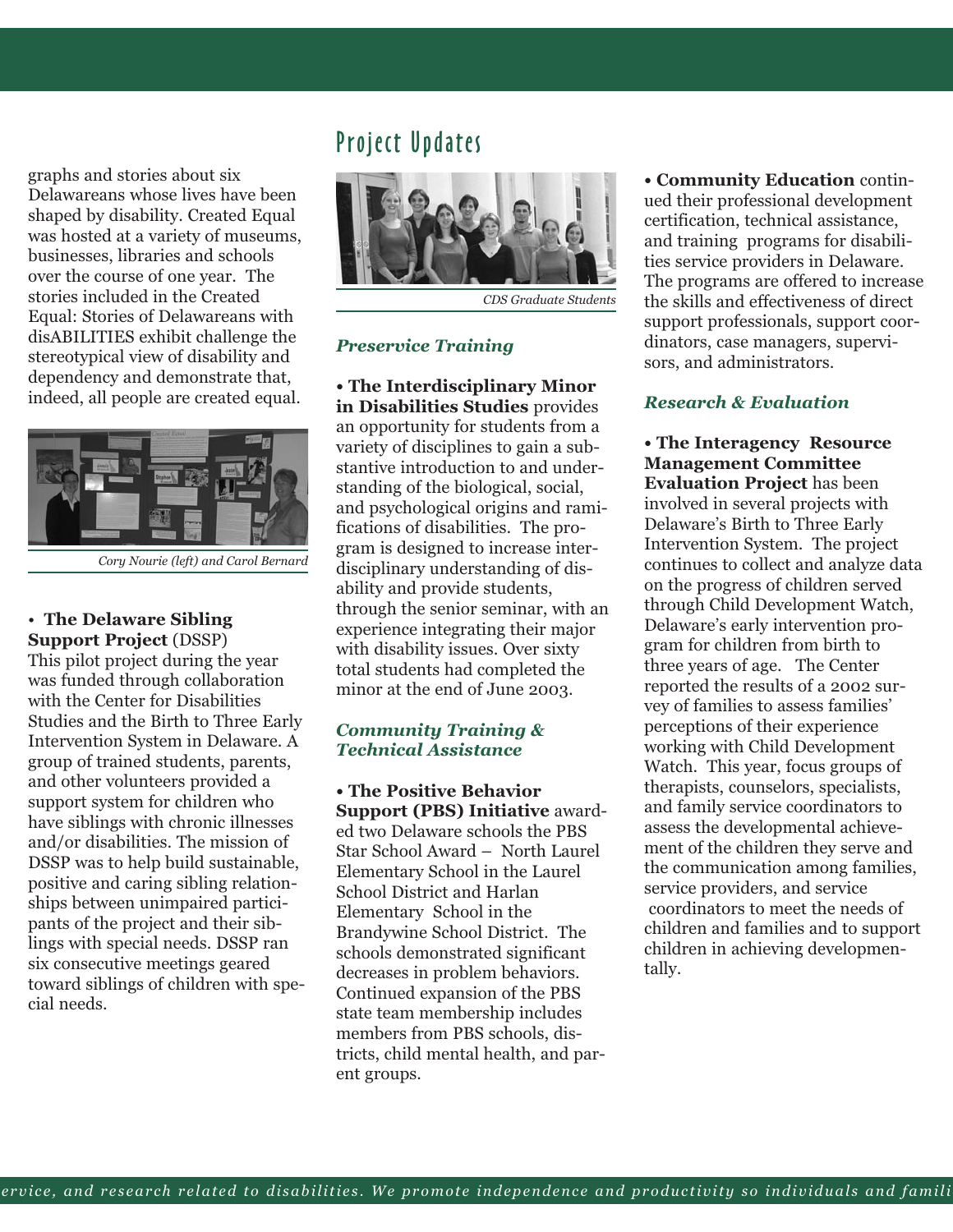## 2002-2003



*Judy Greene (left) and Emanuel Jenkins*

#### *Service in the community*

**• New Directions Early Head Start (NDEHS)** served 205 children and 22 pregnant women from 2002-2003. Many of the children returned for a second or third year in the program. Twenty-six of the children had a developmental delay or disability. NDEHS experienced many significant events during the year including the end of their partnership with Southbridge Children's Center, participation in the Partners In Excellence (PIE) pilot program, the first All Partners and All Staff Conference, and a federal review process which happens every three years.

### **Dissemination**

CDS participated in a wide range of events to disseminate information on our research, evaluation, and service projects to the community including:

- The Disabilities Awareness Day Picnic
- LIFE Conference
- The Legislative Forum
- The Inclusion Conference

We also tailored presentations, trainings, and reports to a wide range of community partners as requested.

Our specific dissemination products include:

**•** *delAware* One issue of *delAware,* published in 2002-2003, focused on diversity and highlighted stories throughout Delaware.

**•** *delAware: A Research Brief* One issue of our research brief focused on attendant services for people with disabilities.

**• Website** The CDS website went through a transition during the year and was streamlined and updated to include sections on news, events, and an expanded reports and publications section.

#### *Publications*

Denson, C. R. ( 2003). The ADA and public sector transportation: A case study. *Directions in Rehabilitation Counseling.* Volume 14, 131-136.

Denson, C. R. (2003). Developing partnerships between transit advisory committees and transit providers.

Mann, T. (Ed.) (Spring 2003) *delAware.*

Mann, T. (Ed.) (Spring 2003) *delAware: A Research Brief,* 3*.*

Peters, D.L., Dugan, J., & Weber, J. (2003). *Technical Report 3: Implementation Year Two, 2001- 2002*. Newark, DE: University of Delaware.

*Visit www.udel.edu/cds for copies of reports and information on all of our dissemination activities.* 

## Financials

*The Center for Disabilities Studies had an operating budget of \$4,986,431 from July 1, 2002 to June 30, 2003. Of this total, \$2,340,603 was obtained through grants from the U.S. Department of Health and Human Services (DHHS), Administration for Children and Families, Head Start Bureau and Administration on Developmental Disabilities.* 

*The Center also received matching support worth over one million dollars from the University of Delaware in the form of graduate research assistantships and tuition waivers and support of a wide range of projects and activities.* 

#### *Our funding sources:*

| Federal Government                              | 45%     |
|-------------------------------------------------|---------|
| University of Delaware                          | 22%     |
| Delaware Department of Education                | 21%     |
| State of Delaware                               | 8%      |
| Delaware Disabilities Planning<br>Council       | $< 1\%$ |
| Delaware Department of<br>Transportation        | $< 1\%$ |
| <b>Red Clay Consolidated School</b><br>District | $1\%$   |
| Individual gifts                                | $< 1\%$ |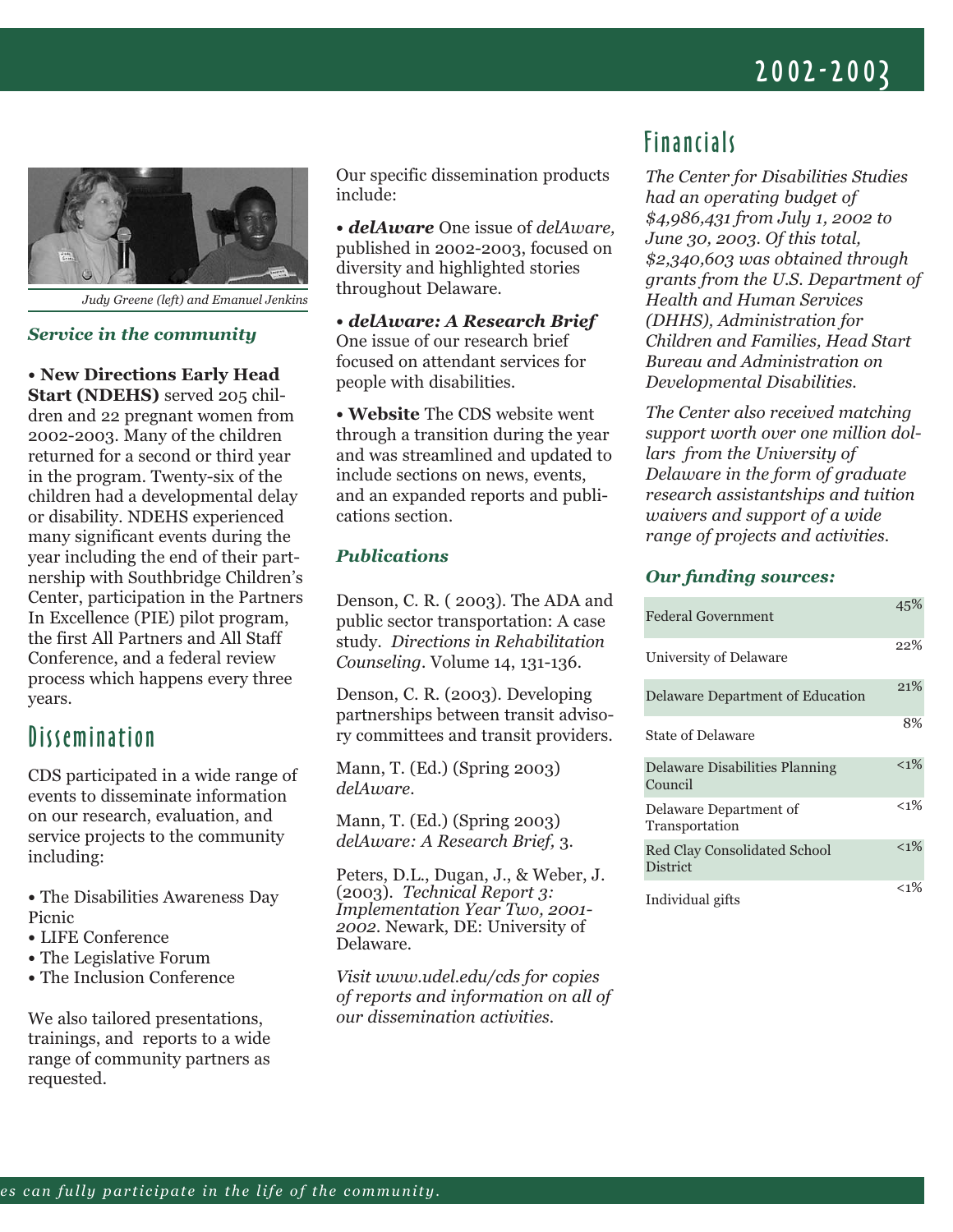## Staff & Students *Core Staff*

Michael Gamel-McCormick, Director Carol Denson, Pre-Service Coordinator Theda Ellis, Associate Director (through 09/02) Rebecca Hardy, Assistant to the Director (through 10/02) Debbie Koch, Staff Assistant Tracy Mann, Dissemination Projects (beginning 10/02) Mary Thomas, Records Specialist

#### *Project Staff*

#### *Community Education*

Carol Bernard Mark Bernstein Judy Greene Cory Nourie Michael Partie Beverly Stapleford Karen Townsend

#### *Delaware Alternate Portfolio Assessment*

Alison Chandler Shaunna Crossen Diana Farrell Donald Peters Janine Weber

#### *Early Learning Center*

Karen Rucker

#### *FACT*

Jim Salt

#### *Family Support*

Tim Brooks Teresita Cuevas Vanessa Harper Pat Tressell Donald Unger

#### *Interagency Resource Management Committee*

Debbie Amsden Denise Hartranft

#### *New Directions Early Head Start*

Jennifer Adams Ada Baker Heidi Beck Martha Buell Karen Catrow



*Center for Disabilities Studies Staff*

F. Renee El-Williams Carolyn Graves Norma Grice Robin Harbaugh Amy Harter Allison Miller Danielle Rossiter Whitney Rutherford Lidia Vela Robin Wilsher Holly Yoder

#### *Positive Behavior Support*

Debby Boyer Sarah Hearn

#### *Transition Partnership Project*

Laura Eisenman Jackie Gallagher Diane Merrill

#### **Graduate Students**

Sarah Blake, Nick Butt, Keith Casey, Amy Dolan, Valerie Dorn, Jennifer Dugan, Monica Fahey, Joshua Greene, Nicole Jodlbauer, Christina Kaissi, Emily Klein, Andrew Maffeie, Karen Permenter, Jennifer Phillips, Amy Sawyer, Milica Smiljanic, Lisa Trischitta, Deanna Tyree, Sarah Unger, Kimberly Walker

#### **Undergraduate Students**

Alicia Armstrong, Kristen Akers, Beth Ash , Jennifer Cali, Kate Cataldi, Kristin Chickadel, Lauren Coakley, Molly Dunson, Ken Dutch, Leanne Evans, Kristen Figaro, Kelly Gilbert, Melissa Hause, Lisa Mandrachia, Alison Pace, Michelle Reid, Mandy Romano, Amy Rubens, Sarah Ruiz, Johanna Salfank, Janine Scherr, Ashley Testa, Philisa Weidlein, Katie Wingate, Allison Wojcik, Caitlyn Young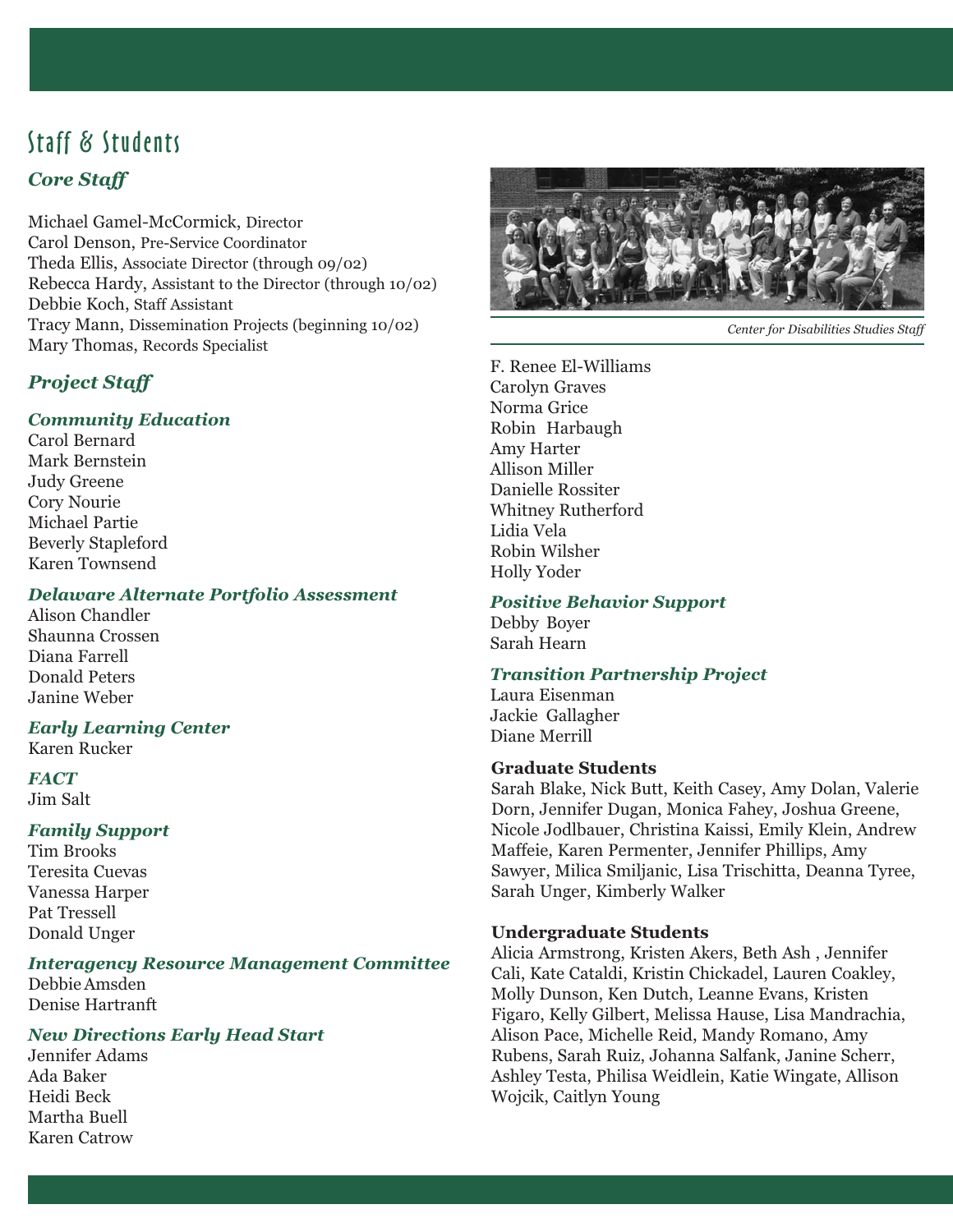## Community & University Partners

Our community and university partners provide invaluable support in meeting our mission. The Core Advisory Council offers policy input and direction to the Center. Members include people with disabilities, families, and representatives from state agencies, service providers, and advocacy organizations.

#### *Center for Disabilities Studies Core Advisory Council*

- Marie-Anne Aghazadian, Parent Information Center
- Steven Amick, Delaware State Senate
- Debbie Bain, Freedom Center for Independent Living (formerly)
- Martha Brooks, Delaware Department of Education
- Russ Dynes, Department of Public Health
- Micki Edelsohn, Homes For Life Foundation
- Deborah Farris, University of Delaware, ADA office
- Tony Glenn, DFRC, Inc.
- Ann Grunert, Special Olympics Delaware
- Andrea Guest, Division of Vocational Rehabilitation
- Susan Gumbs, Division of Substance Abuse & Mental Health
- Brian Hartman, Delaware Disabilities Law Program
- Linda Heller, Division of Services for Aging & Adults with Physical Disabilities
- Harry Hill, Division for the Visually Impaired
- Peggy Hirsh, Family Member
- Kyle Hodges, State Council for Persons with Disabilities
- Ray Hunt, Independent Resources, Inc.
- Jack Jadach, John G. Leach School, Colonial School District
- Yolanda Jenkins, Division of Child Mental Health Services
- Brenda Kramer, Family Member
- Rita Landgraf, State Council for Persons with Disabilities
- Bill Love, The Arc of Delaware (formerly)
- Raetta McCall, Advocate
- Pat Maichle, Developmental Disabilities Council
- Terry Olson, Mosaic, Inc.
- Alfred Onuonga, HIV/AIDS Services, Delaware Center for Justice
- Paul Poplawski, Division of Substance Abuse & Mental Health
- Marianne Smith, Division of Developmental Disabilities Services
- Phil Soule, Division of Social Services
- Robert Valihura, State Representative

#### *University Partners*

- Center for Community, Research, and Service
- College of Human Services, Education, and Public Policy
- Department of Consumer Studies
- Department of Individual and Family Studies
- Department of Psychology
- Department of Sociology
- Education Research and Development Center
- School of Education

#### *Community Partners*

- AmeriCorps
- Appoquinimink School District
- The Arc of Delaware
- The Autism Society of Delaware
- Child Development Watch
- Community Legal Aid Society
- Delaware Assistive Technology Initiative
- Delaware Department of Education
- Delaware Department of Health and Social Services
- Delaware Department of Services for Children, Youth, & Their Families
- Delaware Developmental Disabilities Council
- Delaware Division of Child Mental Health Services
- Governor's Advisory Council for Exceptional Citizens
- Red Clay Consolidated School **District**
- Southbridge Children's Center
- State Council for Persons with Disabilities
- & numerous local school districts, agencies, and organizations.

**AN EQUAL OPPORTUNITY/AFFIRMATIVE ACTION EMPLOYER—The University of Delaware is committed to assuring equal opportunity to all persons and does not discriminate on the basis of race, color, gender, religion, ancestry, national origin, sexual orientation, veteran status, age, or disability in its educational programs, activities, admissions, or employment practices as required by Title IX of the Education Amendments of 1972, Title VI of the Civil Rights Act of 1964, the Rehabilitation Act of 1973, the Americans with Disabilities Act, other applicable statutes and University policy. Inquiries concerning these statutes and information regarding campus accessibility should be referred to the Affirmative Action Officer, 305 Hullihen Hall, (302) 831-2835 (voice), (302) 831-4563 (TDD).**